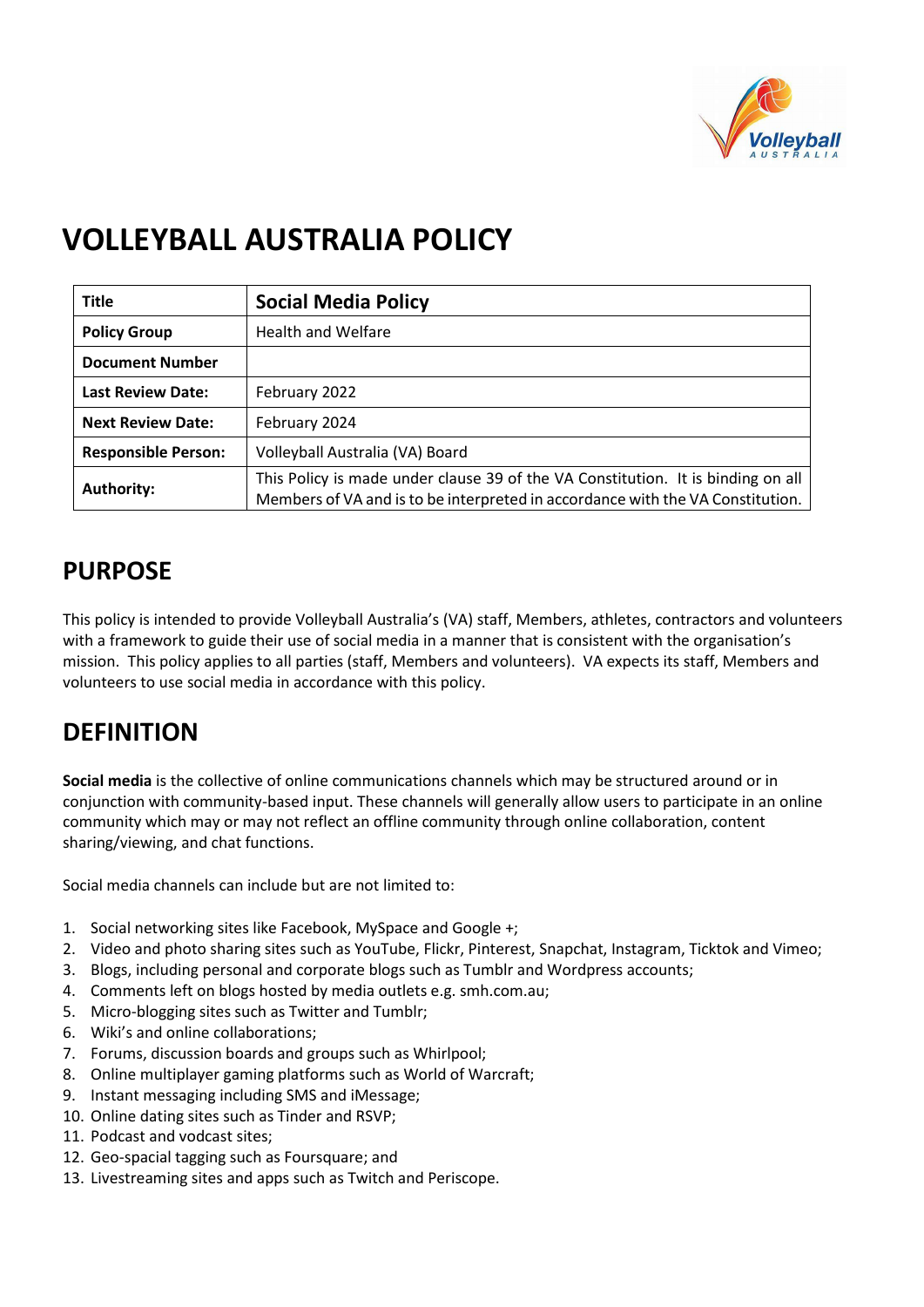

#### **SCOPE**

This Policy applies to VA staff, Members, and volunteers who represent VA, both in Australia and overseas. This includes, as far as practicable, suppliers, partners and contractors (in this policy **Social Media Users**).

The boundaries between a Member's profession, volunteer time and social life can often be blurred. It is therefore essential that VA Members make a clear distinction between what they do in a professional capacity and what they do, think or say in their capacity as a volunteer for VA. VA considers all Members of VA as its representatives.

#### **GUIDING PRINCIPLES FOR SOCIAL MEDIA USE**

**For official and personal users of social media** 

Whenever Social Media Users are interacting on social media, in a professional or personal context, the following guiding principles should be considered and applied at all times.

Please note VA staff are also bound by the VA Code of Conduct, and Members are also bound by the Member Protection Policy.

A Social Media User should:

- a) Not criticise VA, sponsors, athletes, other organisations and their employees, volunteers or supporters, VA or its Member States or Clubs;
- b) Not harass, bully or intimidate or display any other form of inappropriate behaviour as per the VA Member Protection Policy (in particular Cyber Bullying);
- c) Not post content that is obscene, defamatory, threatening, harassing, bullying, discriminatory, hateful, racist, pornographic, sexist, that infringes on copyright, constitutes a contempt of court, breaches a Court suppression order, or is otherwise unlawful;
- d) Not defame any other person or entity;
- e) Not do anything that breaches their terms of employment or membership;
- f) Respond to others' opinions respectfully;
- g) Subject to VA policies and otherwise the consent of VA not use any VA intellectual property or imagery;
- h) Respond to others' opinions respectfully and acknowledge and correct mistakes promptly;
- i) Ensure that all information is accurate, not misleading and complies with all relevant laws, policies and terms of use;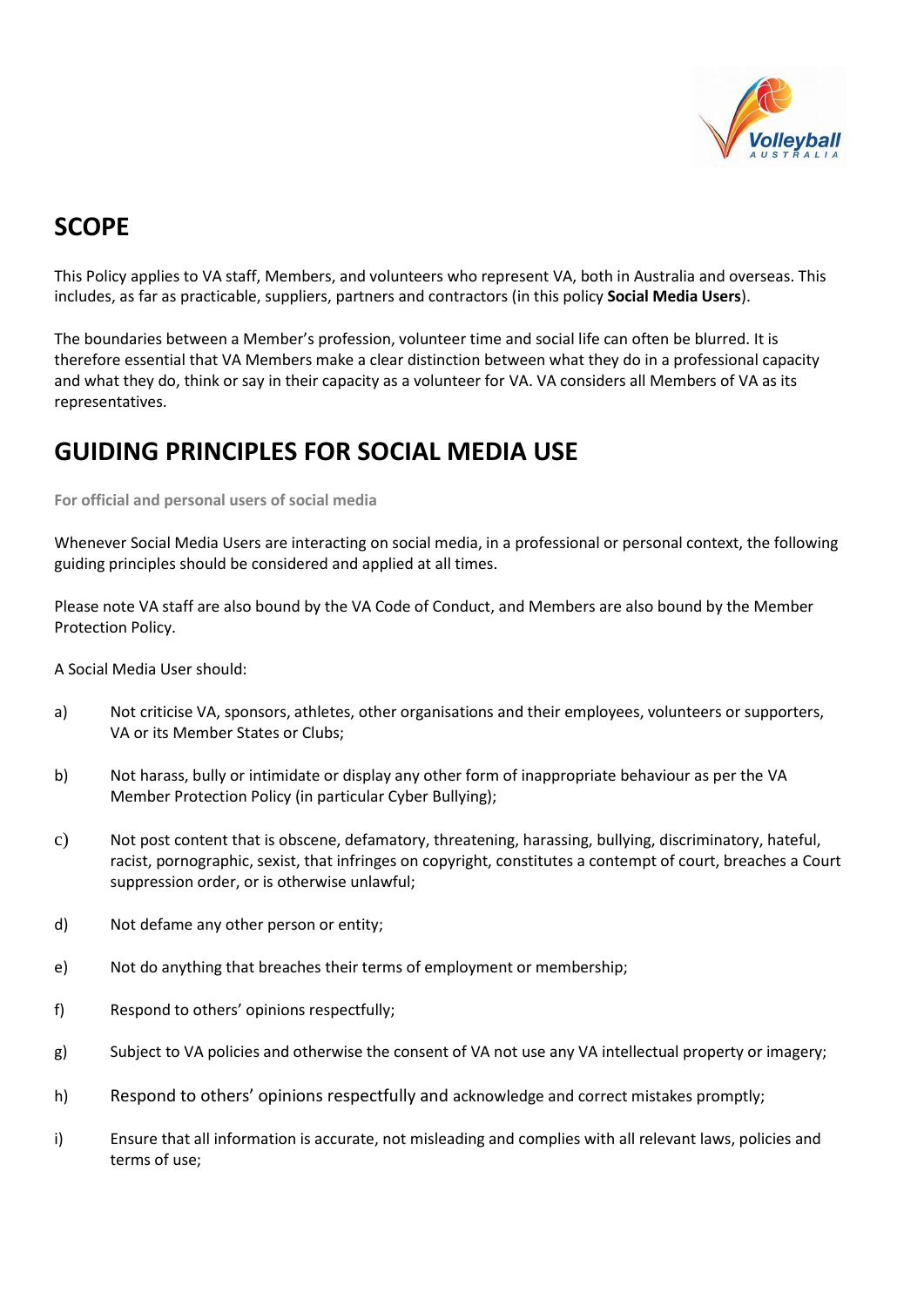

- j) Only disclose and discuss approved and publicly available information and content (including videos, audio and images);
- k) Adhere to terms and use of the relevant social media platform/website, as well as VA policies;
- l) Not post content that might otherwise cause damage to the reputation of VA or bring it into disrepute;
- m) Disclose conflicts of interest where able
- n) Not directly express a political affiliation on an official account or a personal account clearly associated with VA activities;
- o) Not upload information of a confidential nature, especially in regard to VA's services or Members;
- p) Comply with all relevant laws including but not only privacy and defamation laws and laws relating to use and publication of intellectual property; and
- q) Not use VA IP in relation to any paid or unpaid promotion or endorsement of products or commercial entities including in kind services or gifts; unless in agreement with VA.

In addition, an VA Staff Member should:

- a) Ensure that comments, posts, and responses from official VA accounts are true and accurate;
- b) Not conduct a private business through VA's social media presence;
- **c)** Not post content that is obscene, defamatory, threatening, harassing, bullying, discriminatory, hateful, racist, pornographic, sexist, that infringes on copyright, constitutes a contempt of court, breaches a Court suppression order, or is otherwise unlawful.

#### **USE OF VA INTELLECTUAL PROPERTY ON SOCIAL MEDIA**

When using social media for professional or personal pursuits, all VA members must respect the VA brand and follow the guidelines in place to ensure VA's Intellectual Property and its relationships with sponsor and stakeholders are not compromised and that the organisation is not brought into disrepute.

#### **USE OF PHOTOGRAPHY ON SOCIAL MEDIA**

In summary, photos or video that may be interpreted as offensive, obscene, defamatory, threatening, harassing, bullying, discriminatory, hateful, racist or sexist must not be used in any way. VA reserves the right to remove any inappropriate images from official VA sites.

Copyright legislation must be adhered to at all times. If a photo or video does not belong to VA, permission should be obtained and appropriate recognition be given upon posting the content.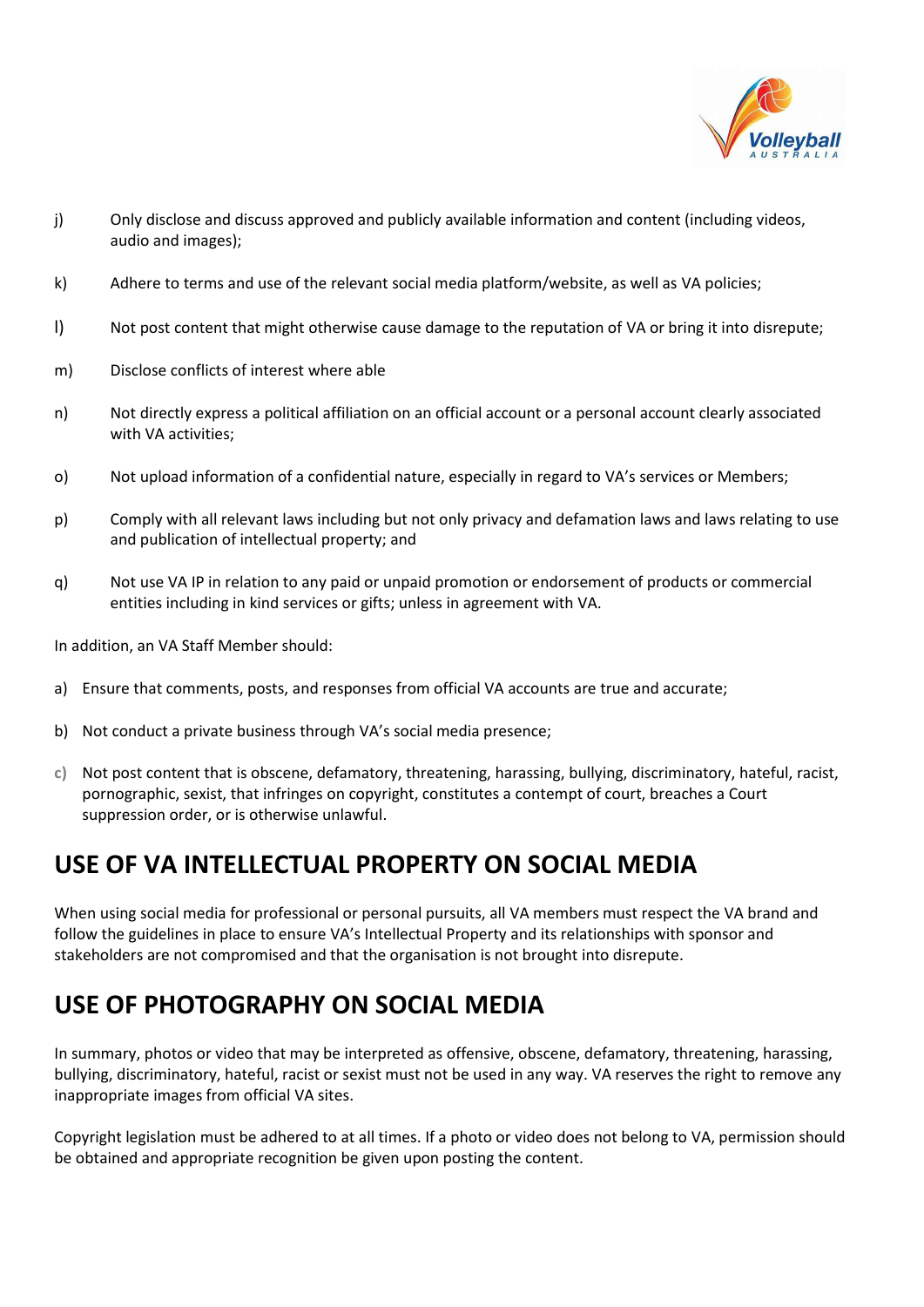

The consent of any individual must be sought before publishing a photo or video containing their image or that of their personal property. If photos or video includes a minor, consent must be provided by a parent or legal guardian.

Use of any official VA photo or video content on a personal social media account, without approval or authorisation is strictly prohibited.

## **PERMISSIONS**

VA may create social media accounts to engage with its members, supporters and general public. Any account which represents VA must be authorised and approved by VA Management. The account should identify itself as an official account representing VA.

# **PERSONAL USE OF SOCIAL MEDIA WHEN YOU CAN BE IDENTIFIED AS A VA MEMBER**

Personal use can be defined as the use of non-official VA social media accounts where the person can be identified as a VA Member.

Personal use is a matter for an individual user, however, individuals will be accountable for the consequences of their actions on social media if such actions contravene this policy and will be disciplined according to the policies and codes of conduct of VA and their individual employment or volunteer agreements.

#### **NAMED AFFILIATIONS**

Accounts (be it a blog, webpage, twitter account, Facebook page etc) that are not official, but are set up by employees, volunteers or supporters of VA for personal reasons can have an affiliation to VA, so long as the following is undertaken:

- 1. It should not have the affiliation with VA as the primary identifier; and
- 2. It should include a prominent disclaimer that the opinions of the user are their own and do not represent those of VA.

For example, a staff member might include a bio similar to this:

*"Likes apples and fishing, interested in politics and the news, works for VA, opinions expressed are my own and not to be taken as an endorsement or representing the views of VA".* 

# **POLICY BREACH**

Misuse of social media can have serious consequences for VA, and consequently that misuse can have serious consequences in terms of disciplinary action for Social Media Users under this policy.